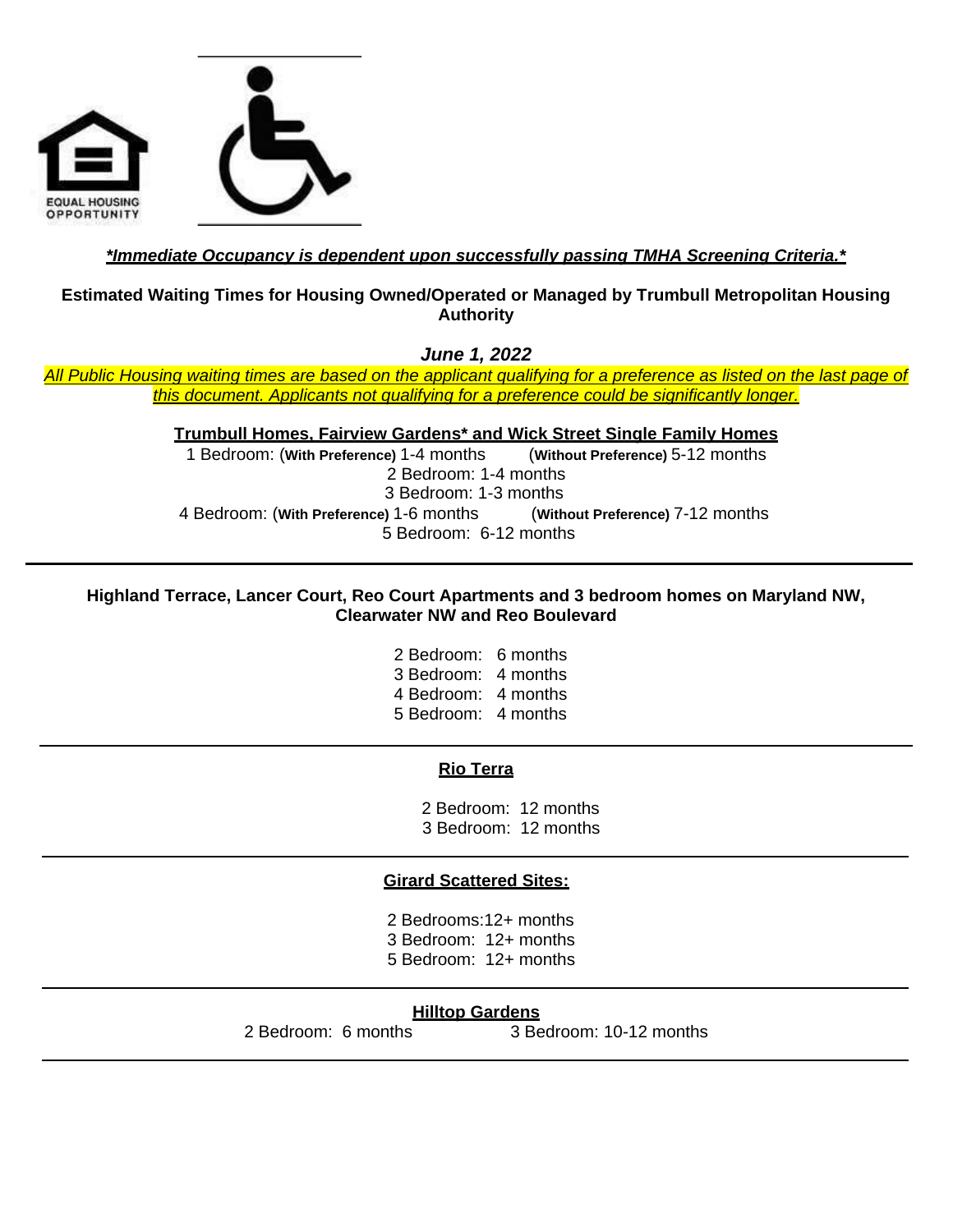### **Tod and Buckeye (Riverview Apartments)**

*Efficiencies: IMMEDIATE OPENINGS* **1 BR: IMMEDIATE OPENINGS**  $2 BR - 12$  months 3 BR – No units available as of today

### **Eastview**

12+ months

 **McKinley Towers in Niles Northview in Girard**

6 months **6 months** 5 months

**Hubbard Manor Valley West**

6 months 1 Bedroom: 8 Months 2 Bedroom 12+ Months

### **Parkman Landing – 40 units LIHTC (age 55 plus) – 20 units PH (age 62 plus)**

Subsidized Units – Public Housing (20) 1 AND 2 Bedroom: 12 months 62 years of age or older / Extremely Low - Income Requirements

> Non-Subsidized Units AFFORDABLE RENTS (40) 1 bedroom: 12 months 2 bedrooms: 12 months 55 years of age or older / 60% AMI - income limit

Project Based Vouchers (25) – 62 years of age or older / Very Low - Income Requirements

**Pets are permitted in all public housing developments. The pet deposit is \$ 300.00 and must be paid in full before the pet is permitted in the unit. Other restrictions apply.**

**Public Housing High-Rises Above (Riverview, Eastview, McKinley Towers, Northview, Hubbard Manor Valley West) – Applicants who are 50 + years of age (near elderly), may apply for one of these buildings. Elderly and disabled are assisted first. Once those applicants are housed, the near elderly applicants can be offered units and be housed.**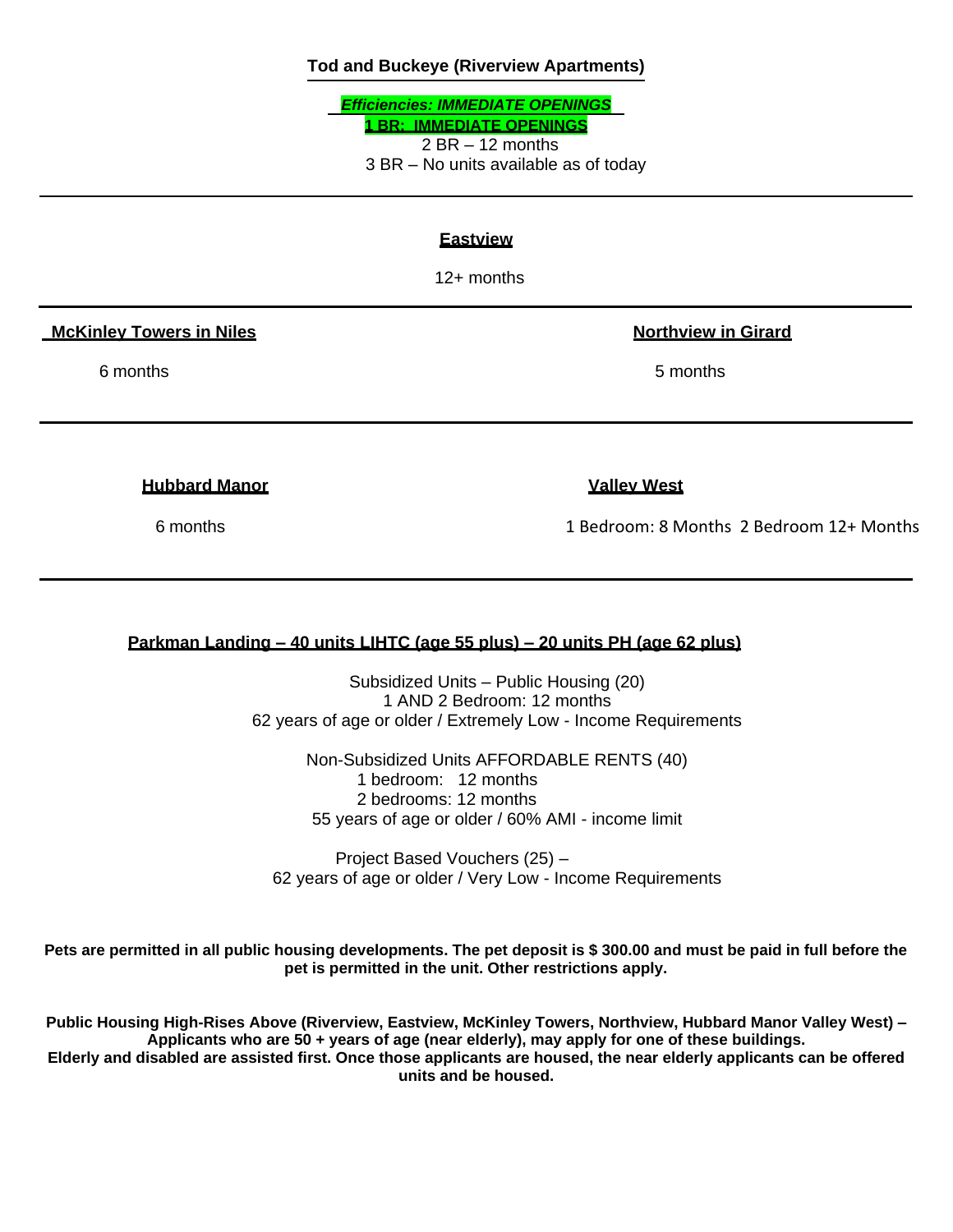# *Multi-Family Housing/New Construction*

**Kenmore** 2 Bedroom: 7-10 months

## **Forest Ridge**

2 Bedroom: 18 months 3 Bedroom: 2 years 4 Bedroom: 1 year

### **Heaton House**

1 Bedroom: 14-16 months 2 Bedroom: 14-16 months

**West Park Manor** 1 Bedroom: 3 - 6 months 2 Bedroom: 5 years

### **The Elms**

1 Bedroom: 8-12 months 2 Bedroom: 12 months

**Pets are permitted in The Elms, Heaton House, West Park Manor and Girard Manor. Pet deposit is \$ 300.00. Residents are permitted to make payments in these properties.**

*Pets are not permitted in Kenmore, Forest Ridge, Draper Street Apartments or Bentley Senior Apartments.*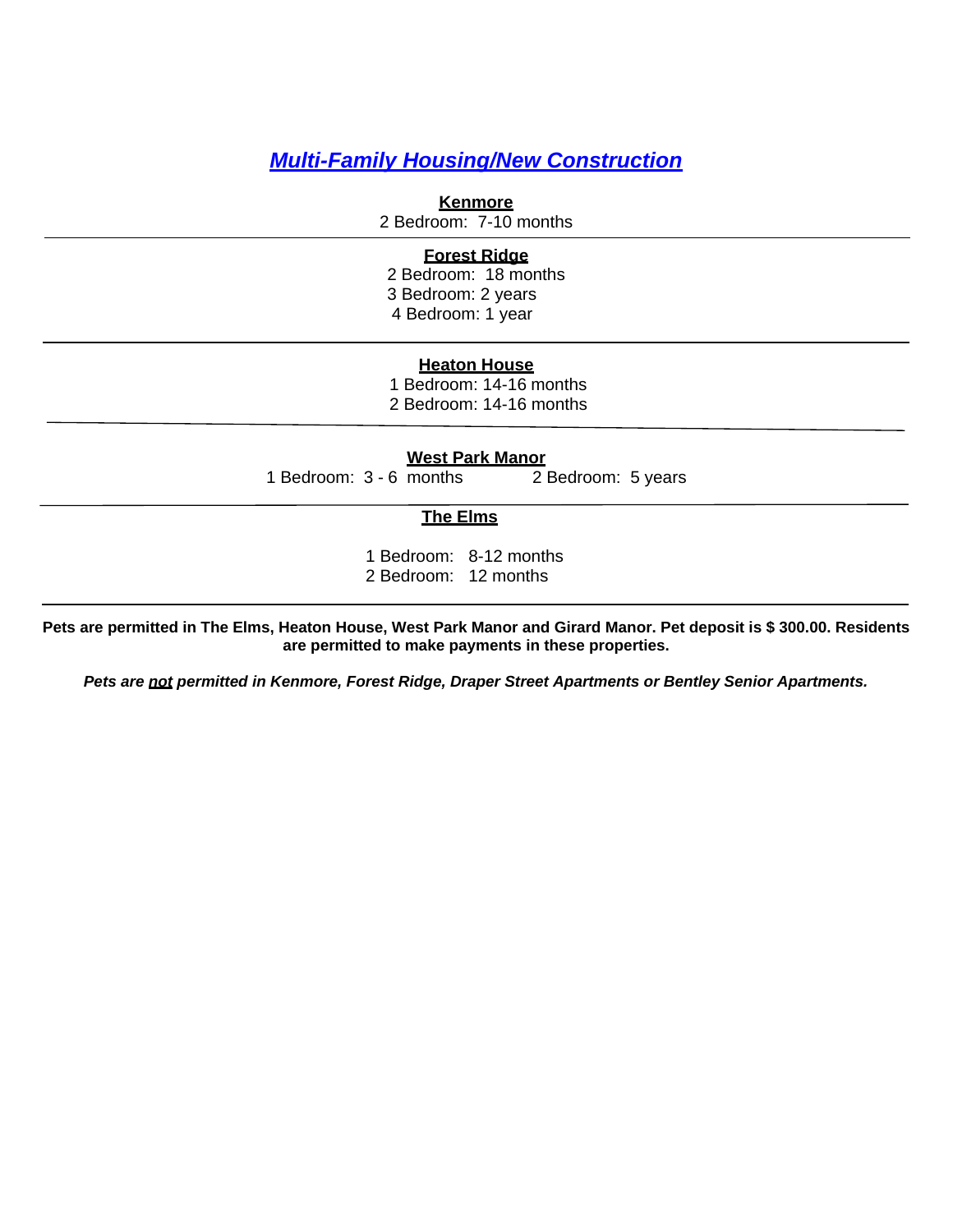# **Market Rate Properties No Rental Assistance**

### **Bentley Senior Housing- 55 Years of age or older**

1 Bedroom Apartments: 12 months

\$ 200.00 Security Deposit

\$ 460.00 for one person, includes basic cable and all utilities

\$15.00 per month electric charge from May through September for A/C

For more information please call (330) 652-9101.

**Draper Street Apartments – Minimum income of \$ 16,000.00 per year** 2 BEDROOM RANCH STYLE: 1-6 MONTHS 2 BEDROOM Ranch STYLE: 6-12MONTHS

\$ 100.00 Security Deposit

\$ 325.00 for 2 Bedroom Apartments \$ 350.00 for 3 Bedroom Apartments

For more information please call (330) 369-3333

*Multi-Family Housing/ Section 202 (Elderly Only)* **GIRARD MANOR**

8 Months

*Multi-Family Housing/ Section 811 (Disabled (CMI) Only)* **MORGANDALE COMMONS** 3.5 years

*Multi-Family Housing/ Section 202 (Elderly Only)* **EAGLE CREEK**

12 months

*In order to qualify for Girard Manor or Eagle Creek, either the Head of the Household or Spouse must be 62 years of age or better.*

*Girard Manor is located at 430 Washington Avenue in Girard. Call (330) 652-9101 for more information* 

*Eagle Creek is located in Hubbard. Call (330) 448-1760 for more information*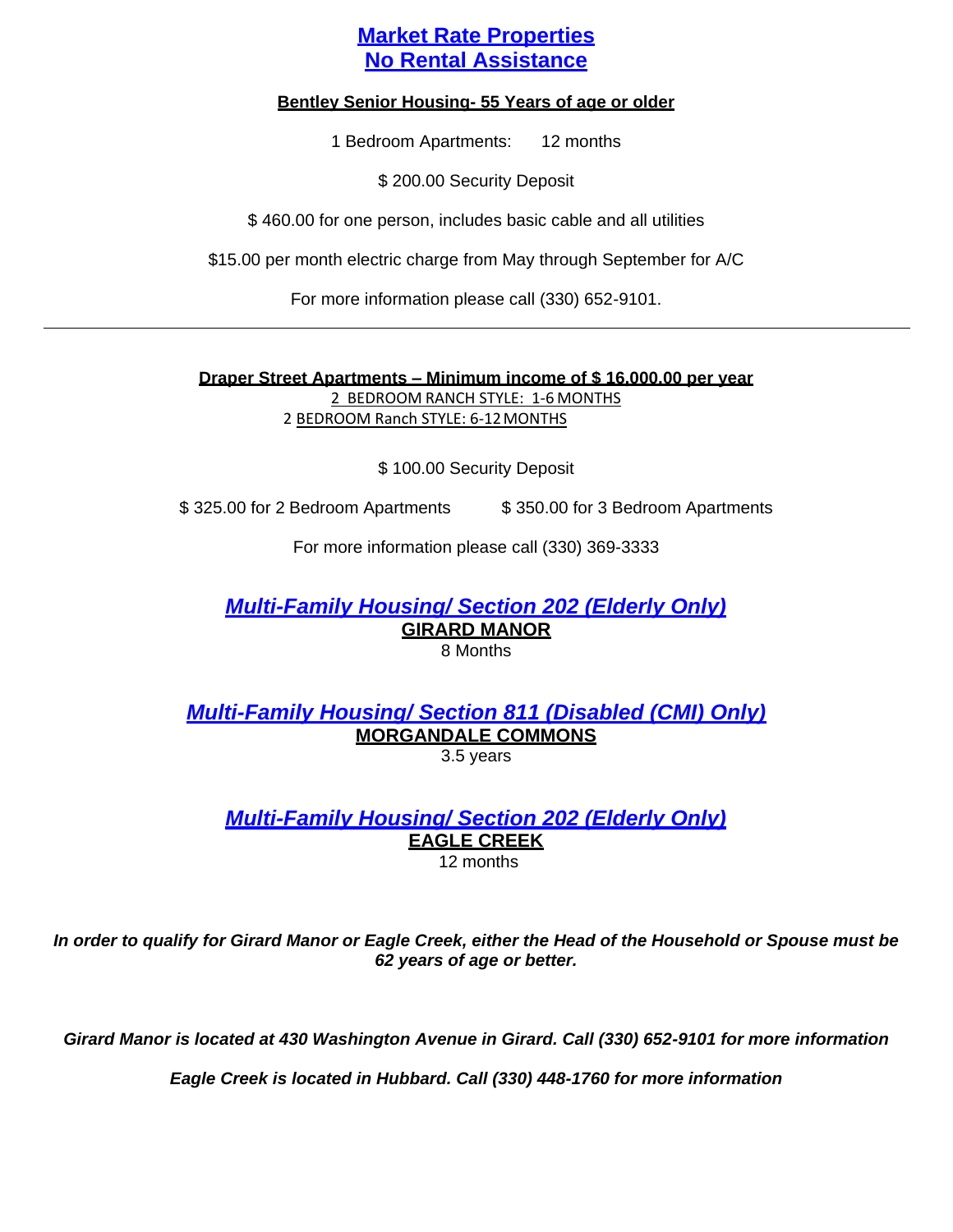# Management Office Locations to Contact for Applications and Interviews.

| <b>McKinley Towers</b>              | 425 Seneca Street Niles, Ohio 44446    | (330) 652-9101   |
|-------------------------------------|----------------------------------------|------------------|
| <b>Valley West</b>                  | 529 Brookfield Ave. Masury, Ohio 44438 | (330) 448-1760   |
| <b>The Elms</b>                     | 2300 Plaza Avenue Warren, Ohio 44483   | (330) 372-4944   |
| Riverview Apartments 700 Buckeye NW | Warren, Ohio 44485                     | (330) 399-3250   |
| <b>Trumbull Homes</b>               | 1970 Hazelwood SE Warren, Ohio 44484   | $(330)$ 369-3333 |
| <b>Highland Terrace</b>             | 377 Lane Drive SW Warren, Ohio 44483   | (330) 394-9026   |